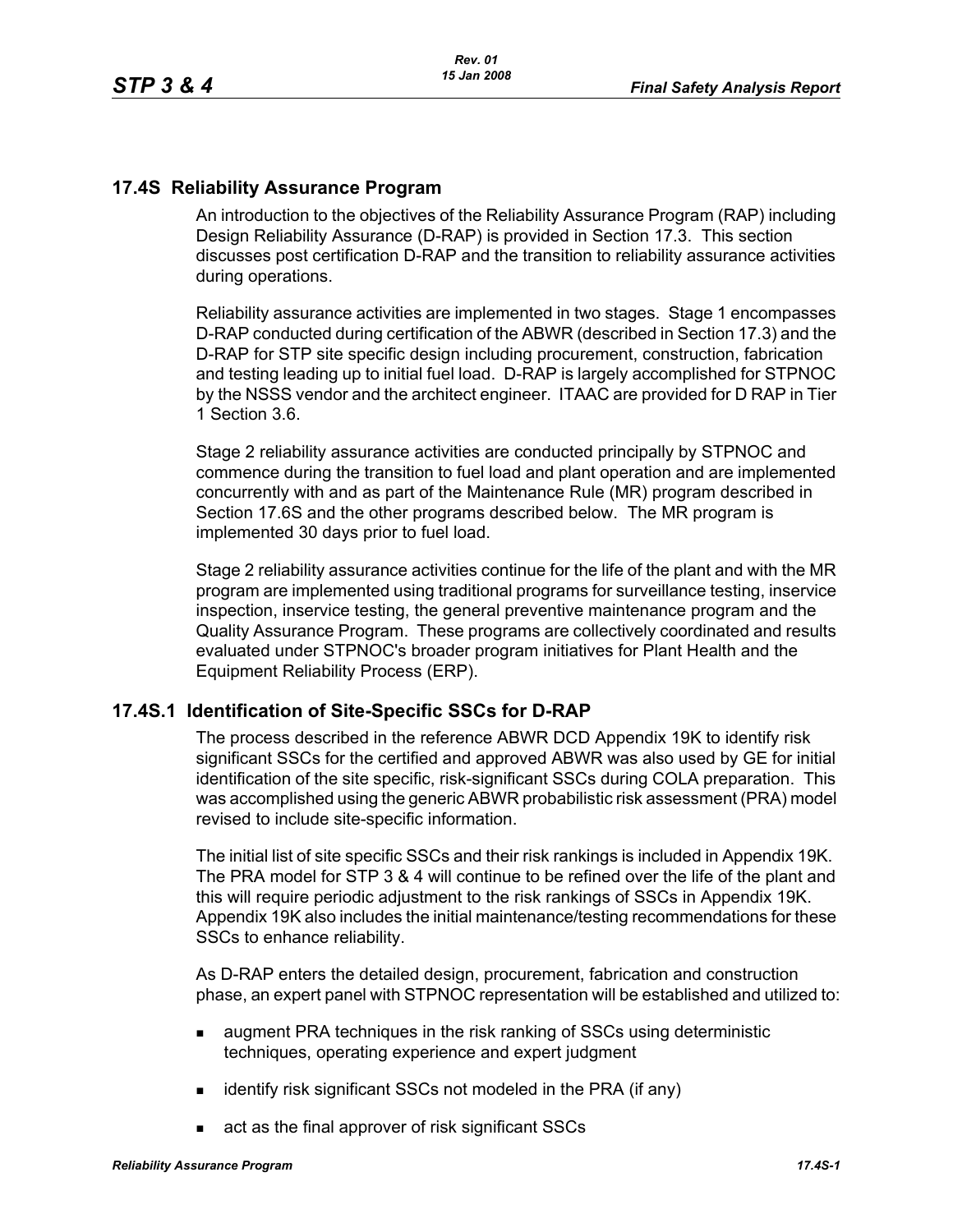- **EXECOMMENDERIGHT CHANGES** where appropriate to reduce risk
- revise/adjust recommend operations phase maintenance/testing activities for risk significant SSCs described in Appendix 19K
- designate and chair NSSS and Architect engineer working groups as necessary to assist in accomplishing the objectives of the expert panel
- **EXECT** review and approve the recommendations of the working groups
- assess the overall station risk impact due to SSC performance and all implemented risk-informed programs (including D-RAP) after each plant-specific data update of the PRA.

The expert panel is made up of members with diverse backgrounds in engineering, operations, maintenance, risk and reliability analysis, operating experience and work control. During the detailed design phase of D-RAP, each major engineering organization performing detailed design will be represented on the panel (or working groups) as deemed necessary. The composition of the panel will change during the period leading up to fuel load and operations. The panel will continue to function during operations for the life of the plant.

#### **17.4S.1.1 Organization**

#### **17.4S.1.1.1 Program Formulation and Organizational Responsibilities**

As the ABWR design certification applicant, General Electric (GE) was initially responsible for formulating D-RAP (Reference 1). This initial formulation is retained (unchanged) in Section 17.3 and the results of implementation during certification are provided in DCD Appendix 19K.

STPNOC's overall organization for STP 3 & 4 is described in Part II, Section 1 of the Quality Assurance Program Description (QAPD). In a manner analogous to formulation of the QAPD, STPNOC's Vice President, Oversight and Regulatory Affairs, is responsible for formulating the STP 3 & 4 reliability assurance activities as described herein.

D-RAP is fundamentally an engineering program. STPNOC's Vice President, Engineering and Construction, retains responsibility for reliability assurance activities during design and construction even though implementation will reside principally with GE and other STPNOC contractors responsible for completion of detailed design and the development of engineering and procurement specifications. STPNOC has delineated D-RAP requirements expected of the Plant Designer including participation on the expert panel. The organizational relationships of STPNOC and STPNOC's contractors are further described in Section 1.8 of the QAPD. The response to COL License information item 19.26 also discusses Organization and Staffing to oversee design and construction.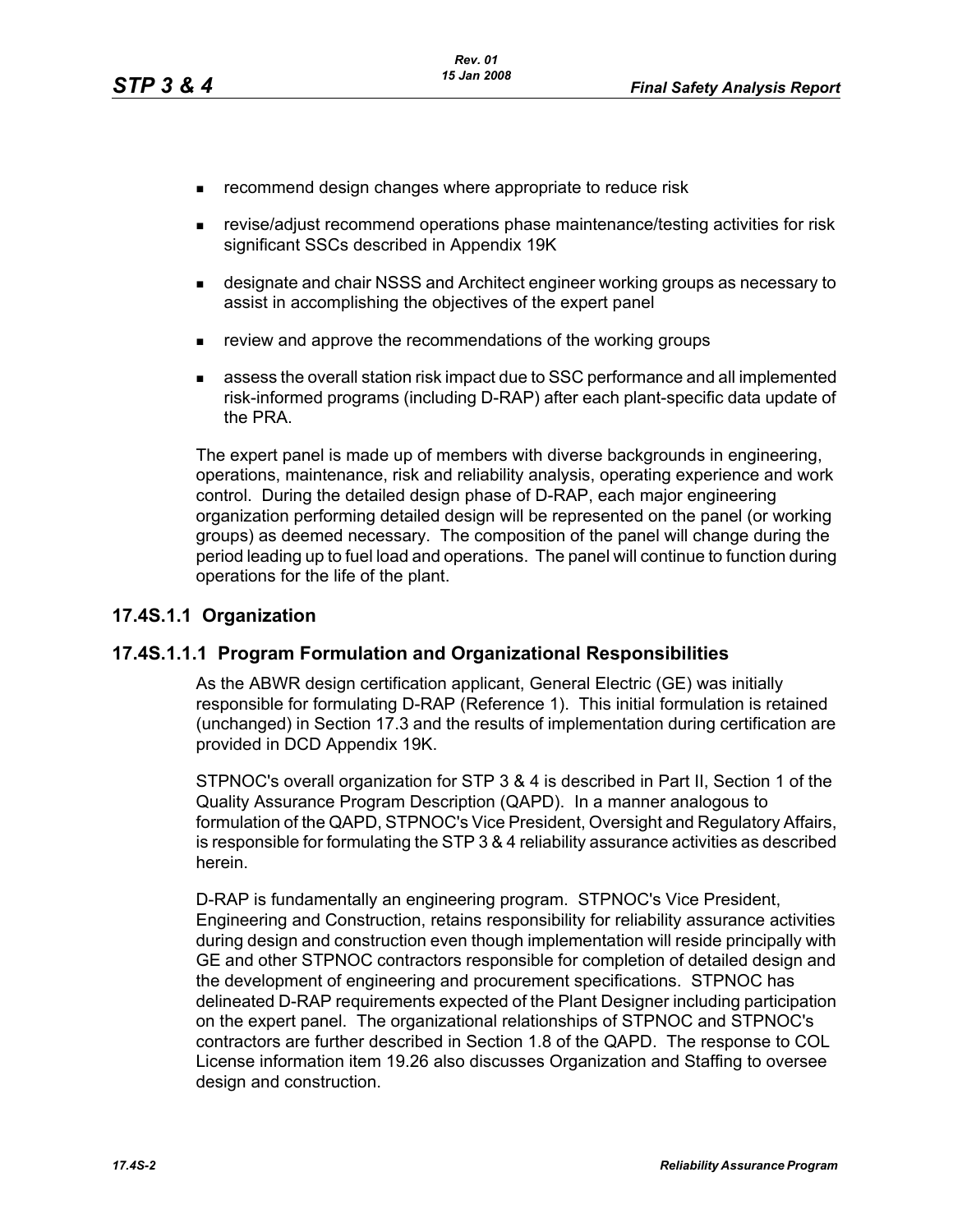For stage 2, the organizational emphasis will shift from Engineering and Construction to Systems Engineering and Maintenance Engineering. Design engineering will continue to play a role in maintaining the Master Equipment Database (see 17.4S.1.2.1), configuration control and application of the design change process if necessary to improve SSC reliability.

The Expert Panel is composed of a Chairman and additional senior level managers as designated by the President and Chief Executive Officer. The Expert Panel membership may be augmented as determined by the President and Chief Executive Officer. Any change to the Expert Panel membership requires approval of the President and Chief Executive Officer.

The Risk and Reliability Analysis organization maintains representation on the expert panel and has major input to determinations that SSCs are maintaining performance levels consistent with PRA model assumptions over the life of the plant. Risk and Reliability Analysis reports to the Vice President, Oversight and Regulatory Affairs who maintains organizational independence and when necessary has unfettered access to STPNOC's CEO and the Board of Directors in all matters related to quality assurance.

### **17.4S.1.1.2 Reliability Assurance Interface Coordination**

Reliability assurance activity interface issues are coordinated through the expert panel since the organizations involved have representation on the panel. Specific interface responsibilities of the panel members are detailed in a controlling procedure. These interface responsibilities include the following:

- **The Plant Designer panel member maintains the design interface to ensure that** any proposed design changes that involve risk significant SSCs modeled in the PRA are identified and periodically reviewed with the expert panel at a frequency determined by the panel.
- **The Plant Designer panel member maintains the design interface to ensure that** any proposed changes to the plant PRA model, as identified by STPNOC's Risk and Reliability representative on the expert panel, are appropriately reviewed for design impact and the results of the review appropriately distributed throughout the Plant Designer's and subcontractor's organizations.
- **The Plant Designer panel member coordinates with the design organizations and** expert panel members to ensure that significant design assumptions related to equipment reliability are realistic and achievable.
- The Risk and Reliability Analysis panel member is responsible to inform the panel of changes to the PRA model and advise other panel members on the potential impact of the change on SSC risk rankings, assumed reliability of SSCs for design activities and the need for adjustments to MR.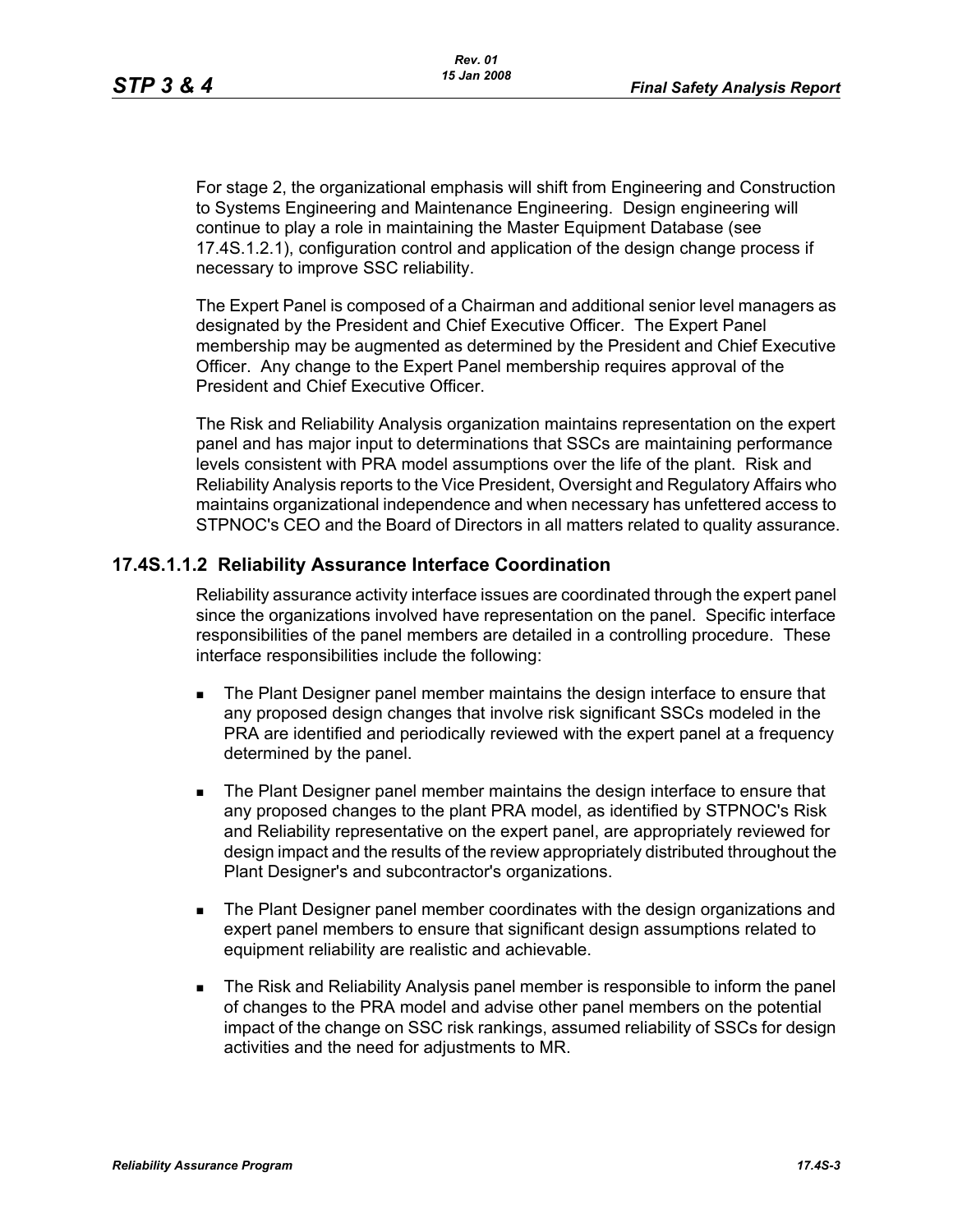# **17.4S.1.1.3 Risk and Reliability Organization Input to the Design Process**

The Risk and Reliability Analysis panel member is responsible to review and concur in design changes involving risk significant SSCs identified by the Plant Designer's expert panel member.

During implementation of the MR program prior to fuel load, responsibility for design and configuration control will transition from the Plant Designer to STPNOC. STPNOC's procedure for Design Change Packages ensures screening of proposed design changes to identify Risk Management review and approval when necessary.

## **17.4S.1.1.4 Risk and Reliability Organization Design Reviews**

The Risk and Reliability Analysis organization's participation in periodic design reviews is principally via the PRA configuration control program that incorporates a feedback process to update the PRA model. These updates fall into two categories:

- **The plant operating update incorporates plant design changes and procedure** changes that affect PRA modeled components, initiating event frequencies, and changes in SSC unavailability that affect the PRA model. These changes will be incorporated into the model on a period not to exceed 36 months.
- The comprehensive data update incorporates changes to plant-specific failure rate distributions and human reliability, and any other database distribution updates (examples would include equipment failure rates, recovery actions, and operator actions). This second category will be updated on a period not to exceed 48 months.

The PRA model may be updated on a more frequent basis.

### **17.4S.1.2 Design Control**

### **17.4S.1.2.1 Configuration Control of SSCs**

The initial focal point for configuration control as it relates to D-RAP is the list of SSCs and their risk rankings in Appendix 19K. During detailed design for STP 3 & 4, STPNOC will be adopting a process similar to that used in STP 1 & 2 for a Master Equipment Database (MED). During the detailed design phase, populating this data base for the risk significant SSCs identified in Appendix 19K will be performed by the Expert Panel or associated working groups. The MED will be developed and maintained as a source of approved risk information for the station. A high level overview of this process is shown in Figure 17.4S 1.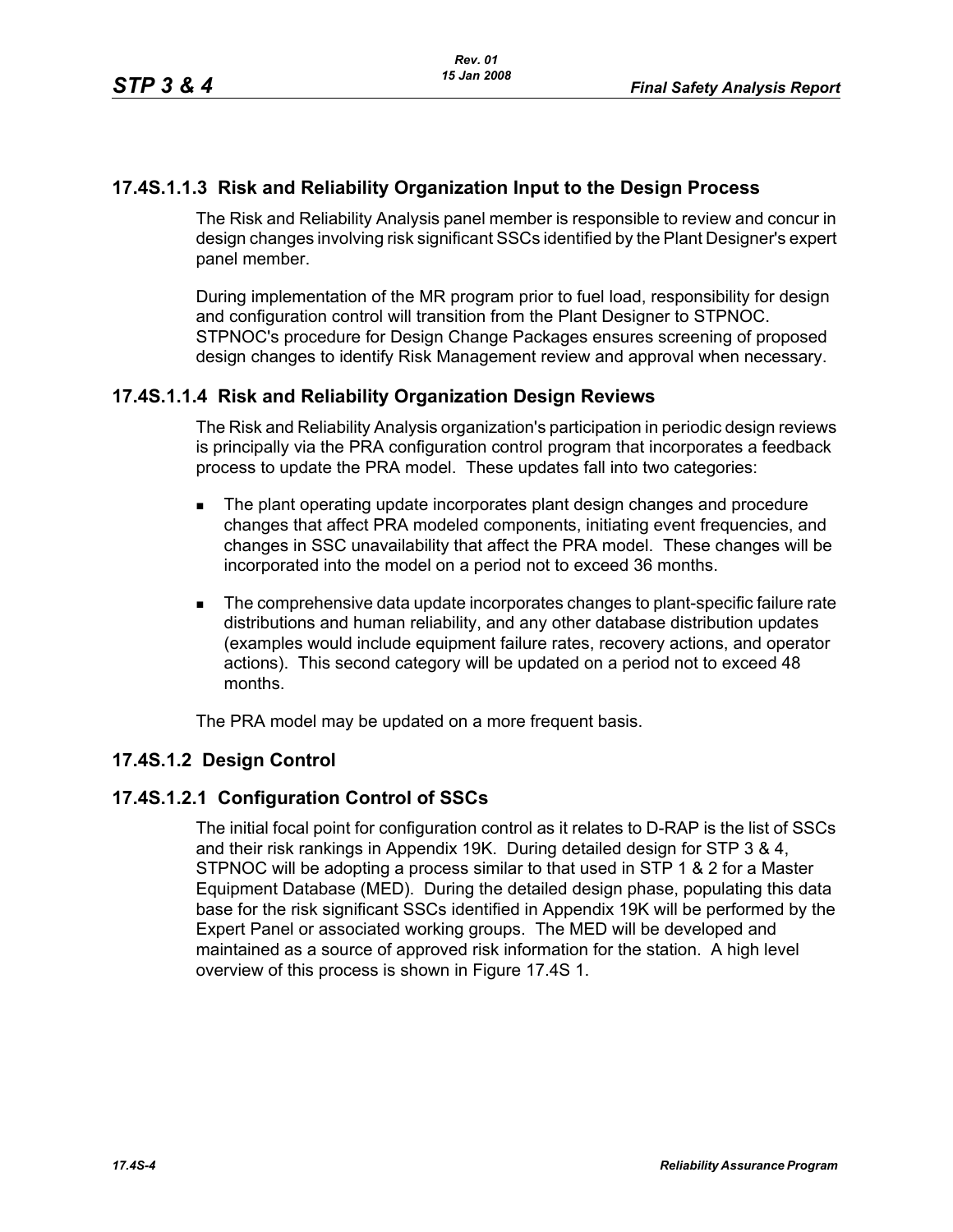# **17.4S.1.2.2 Design Change Feedback**

The design control and change processes provide feedback to the Risk Management organization via identification of components on the MED that are affected by a proposed change. Those affected SSCs with medium or high risk are given additional review in accordance with approved criteria to ensure there is no potential impact to the risk ranking of the affected components. If potential impact is identified then the Risk and Analysis Organization must concur in the change.

# **17.4S.1.2.3 Design Interface with Risk and Reliability Organization**

Assurance that SSC performance relates to reliability assumptions made in the PRA and deterministic methods for identifying risk significant SSCs is provided by monitoring the performance of SSCs during plant operation and the review and feedback of Operating Experience. This interface occurs through implementation of the Maintenance Rule and the functioning of the expert panel (see Figure 17.4S-1).

As a designed, constructed and operating evolutionary plant, the ABWR has available a wide range of traditional sources for relevant operating information. These include industry and vendor equipment information that are applicable and available to the nuclear industry with the intent of minimizing adverse plant conditions or situations through shared experience. Sources include the NRC (Information Notices and Generic Letters), INPO (EPIX, NPRDS, Operating Events, Significant Event Reports etc.) and vendor documentation and NSSS supplier information.

## **17.4S.1.2.4 Engineering Design Controls for SSC Identification**

Engineering design controls applied for determining the SSCs within the scope of the RAP are generally those specified in 10 CFR 50, Appendix B, Criterion III, Design Control. These include for example the use of procedures for establishing risk via deterministic methods, proceduralized criteria for PRA risk ranking and independent verification and peer checking of the inputs necessary for utilization (or when necessary modification) of the site specific PRA model.

## **17.4S.1.2.5 Alternative Design**

The process for proposing changes to the design for risk significant SSCs is proceduralized via STPNOC's Design Change Package process. This process includes the use of a detailed check list to establish the impact of the change on the PRA or deterministic evaluations performed to establish risk for affected SSCs. Changes identified as having an impact on SSCs and their risk rankings require appropriate special or interdisciplinary reviews.

## **17.4S.1.3 Expert Panel**

The expert panel and designated working group(s) consist of designated individuals having expertise in the areas of risk assessment, operations, maintenance, engineering, quality assurance, and licensing.

As a minimum, the combined expert panel and working group(s) include at least three individuals with a minimum of five years experience at STP or similar nuclear plants,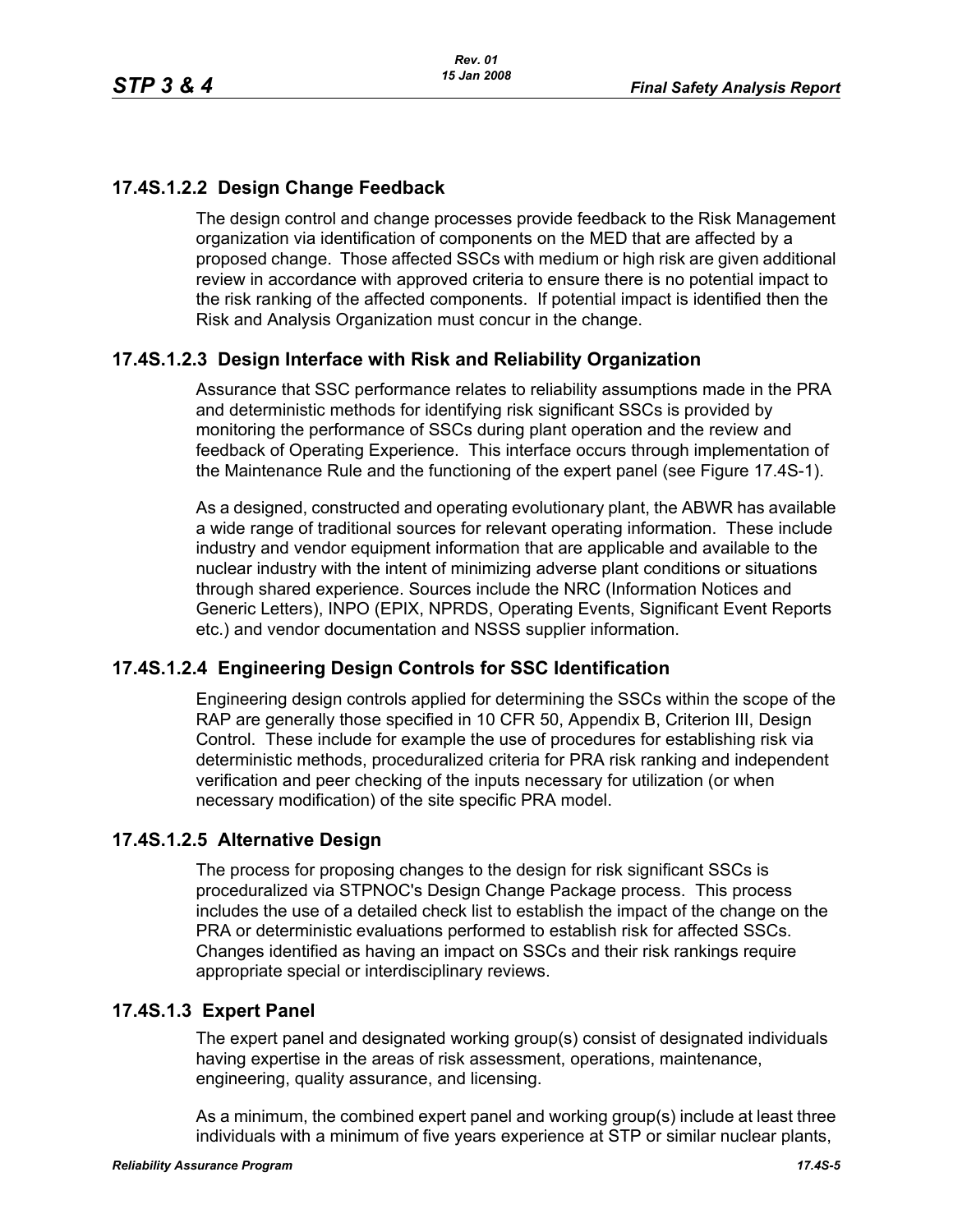and at least one individual who has worked on the modeling and updating of the PRA for STP or similar plants for a minimum of three years.

When utilized, expert panel representatives from contractor design organizations are required to have a minimum of three years experience establishing risk rankings for nuclear plant SSCs using PRA or deterministic techniques (which may include Failure Modes and Effects Analysis).

## **17.4S.1.4 Methods of Analysis for Risk Significant SSC Identification**

As discussed in Section 17.4S.1, the process described in Appendix 19K to identify risk significant SSCs for the certified and approved ABWR was also used by GE for initial identification of the site specific, risk-significant SSCs during COLA preparation.

The STPNOC process for maintaining, revising and when necessary establishing new risk rankings for modified design is based on PRA and deterministic techniques. The process utilized by STPNOC in categorizing components consists of the following major tasks:

- **IDENTIFICATE IS CONTIFICATE:** Identification of functions performed by the subject plant system.
- Determination of the risk significance of each system function.
- $\blacksquare$  Identification of the system function(s) supported by that component.
- **IDENTIFY IDENTIFY IDENT** Identification of the component based on probabilistic risk assessment (PRA) insights (where the component is modeled).
- Development of a risk categorization of the component based on deterministic insights.
- **Designation of the overall categorization of the component, based upon the higher** of the PRA categorization and the deterministic categorization.
- **IDENTIFICATE:** Identification of critical attributes for components determined to be safety/risk significant.

The PRA and deterministic methods are described more fully below (also refer to Figure 17.4S-2).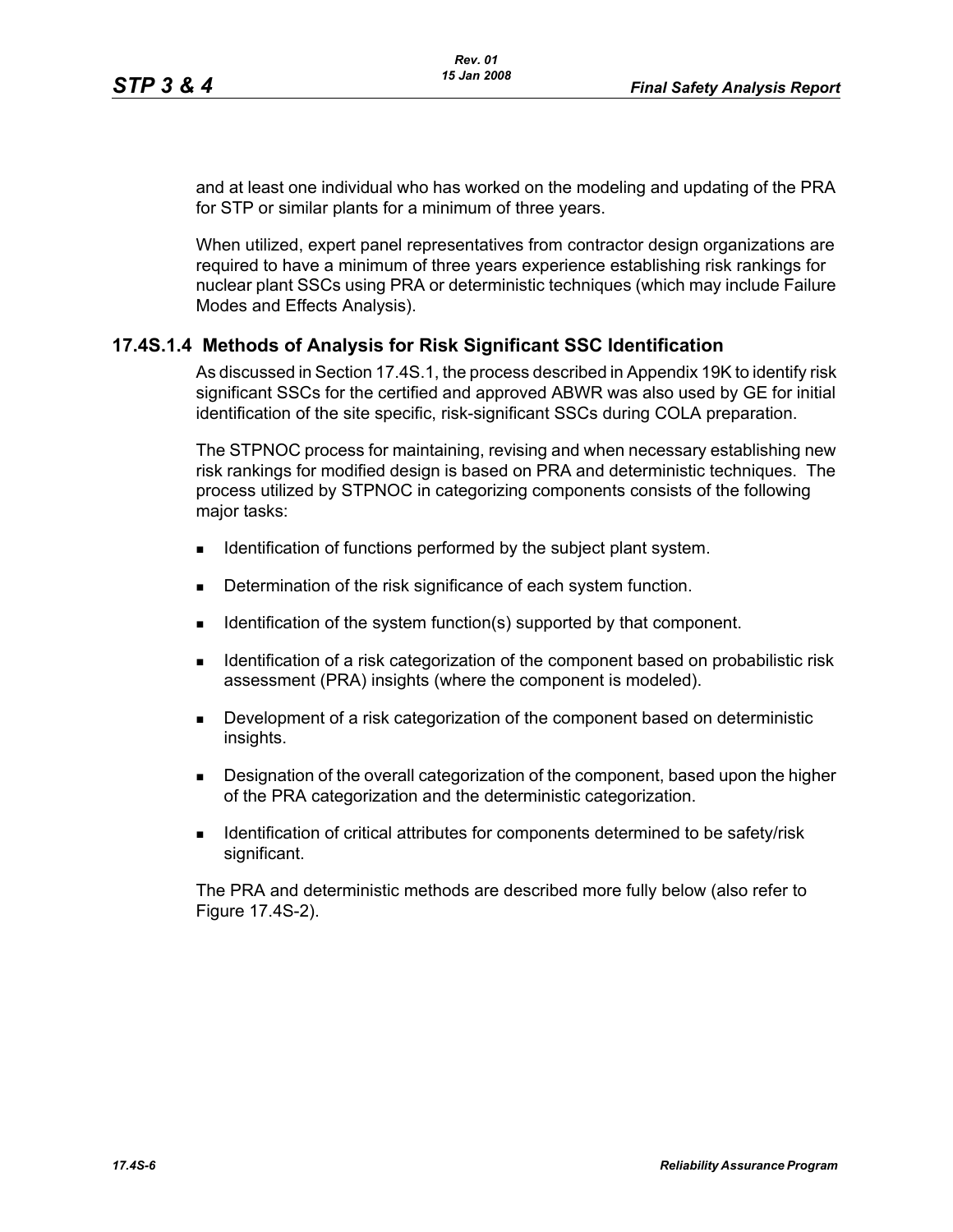# **17.4S.1.4.1 PRA Risk Ranking**

A component's risk determination is based upon its impact on the results of the PRA. STP's PRA calculates both core damage frequency (CDF) and containment response to a core damaging event, including large early release frequency (LERF). The PRA models internal initiating events at full power, and also accounts for the risk associated with external events. The PRA risk categorization of a component is based upon its Fussell-Vessely (FV) importance, which is the fraction of the CDF and LERF to which failure of the component contributes, and its risk achievement worth (RAW), which is the factor by which the CDF and LERF would increase if it were assumed that the component is guaranteed to fail. Specifically, PRA risk categorization to identify SSCs is based upon the following:

| <b>PRA Ranking</b> | <b>STPNOC Criteria</b>       |  |
|--------------------|------------------------------|--|
| Greater than Low   | FV > 0.005<br>or RAW $> 2.0$ |  |
| Low                | $FV < 0.005$ and RAW $< 2.0$ |  |

# **17.4S.1.4.2 Deterministic Risk Ranking**

Components are subject to a deterministic categorization process, regardless of whether they are also subject to the PRA risk categorization process. This deterministic categorization process can result in an increase, but not a decrease (from the PRA risk) in a component's categorization.

A component's deterministic categorization is directly attributable to the importance of the system function supported by the component. In cases, where a component supports more than one system function, the component is initially classified based on the highest deterministic categorization of the function supported. In categorizing the functions of a system, five critical questions regarding the function are considered, each of which is given a different weight. These questions and their weight are as follows:

| Question                                                                                                                         | Weight |
|----------------------------------------------------------------------------------------------------------------------------------|--------|
| Is the function used to mitigate accidents or transients?                                                                        |        |
| Is the function specifically called out in the Emergency Operating Procedures<br>(EOPs) or Emergency Response Procedures (ERPs)? |        |
| Does the loss of the function directly fail another risk-significant system?                                                     |        |
| Is the loss of the function safety significant for shutdown or mode changes?                                                     | 3      |
| Does the loss of the function, in and of itself, directly cause an initiating<br>event?                                          |        |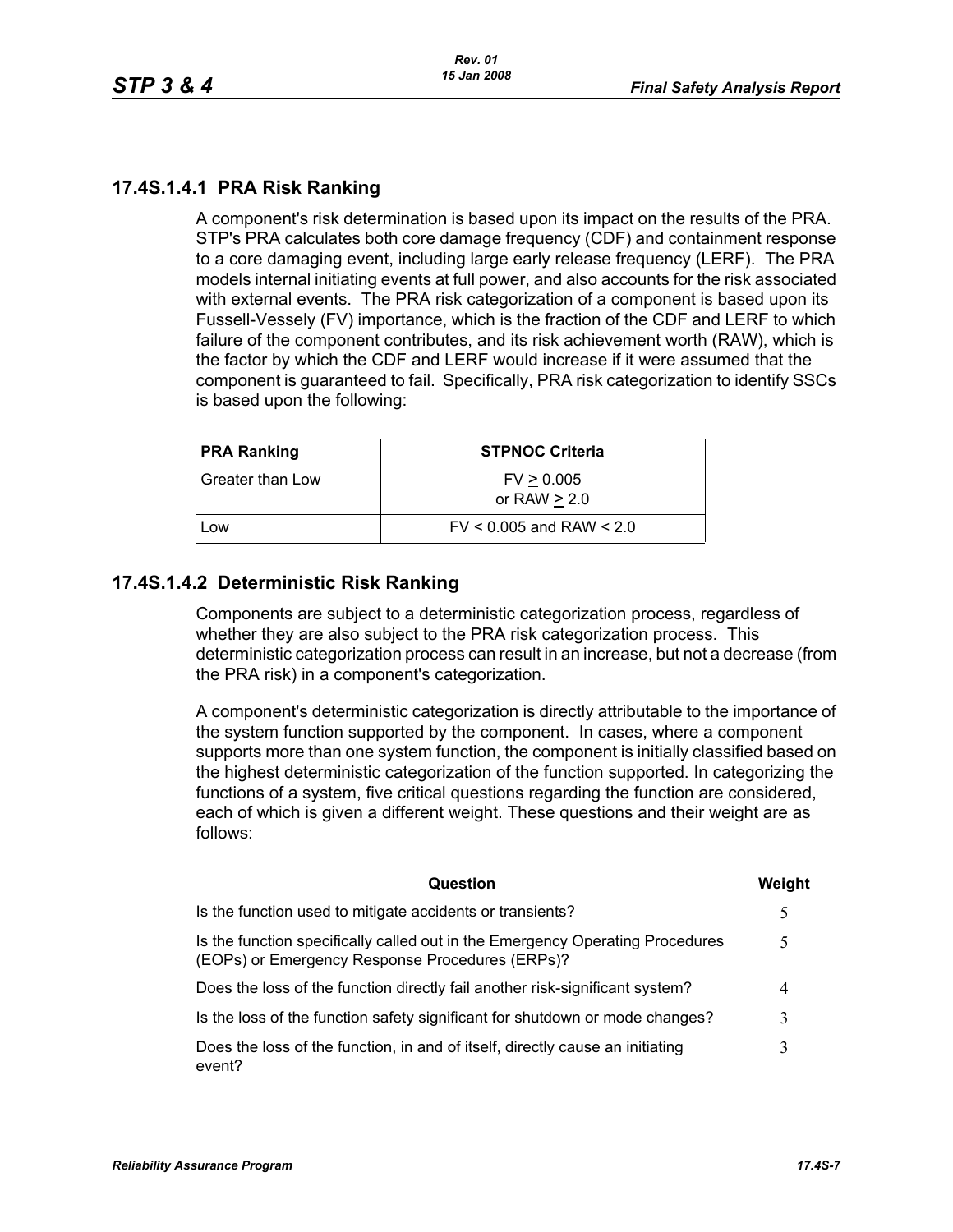Based on the impact on safety if the function is unavailable and the frequency of loss of the function, each of the five questions is given a numerical answer ranging from 0 to 5. This grading scale is as follows:

- "0" Negative response
- "1" Positive response having an insignificant impact and/or occurring very rarely
- "2" Positive response having a minor impact and/or occurring infrequently
- "3" Positive response having a low impact and/or occurring occasionally
- "4" Positive response having a medium impact and/or occurring regularly
- "5" Positive response having a high impact and/or occurring frequently

The definitions for the terms used in this grading scale are as follows:

#### *Frequency Definitions*

- Occurring Frequently continuously or always demanded
- Occurring Regularly demanded > 5 times per year
- Occurring Occasionally demanded 1-2 times per cycle
- Occurring Infrequently demanded < once per cycle
- Occurring Very Rarely demanded once per lifetime

#### *Impact Definitions*

- High Impact a system function is lost which likely could result in core damage and/or may have a negative impact on the health and safety of the public
- Medium Impact a system function is lost which may, but is not likely to, result in core damage and/or is unlikely to have a negative impact on the health and safety of the public
- Low Impact a system function is significantly degraded, but no core damage and/or negative impact on the health and safety of the public is expected
- Minor Impact a system function has been moderately degraded, but does not result in core damage or negative impact on the health and safety of the public
- Insignificant Impact a system function has been challenged, but does not result in core damage or negative impact on the health and safety of the public

Although some of these definitions are quantitative, both of these sets of definitions are applied based on collective judgment and experience.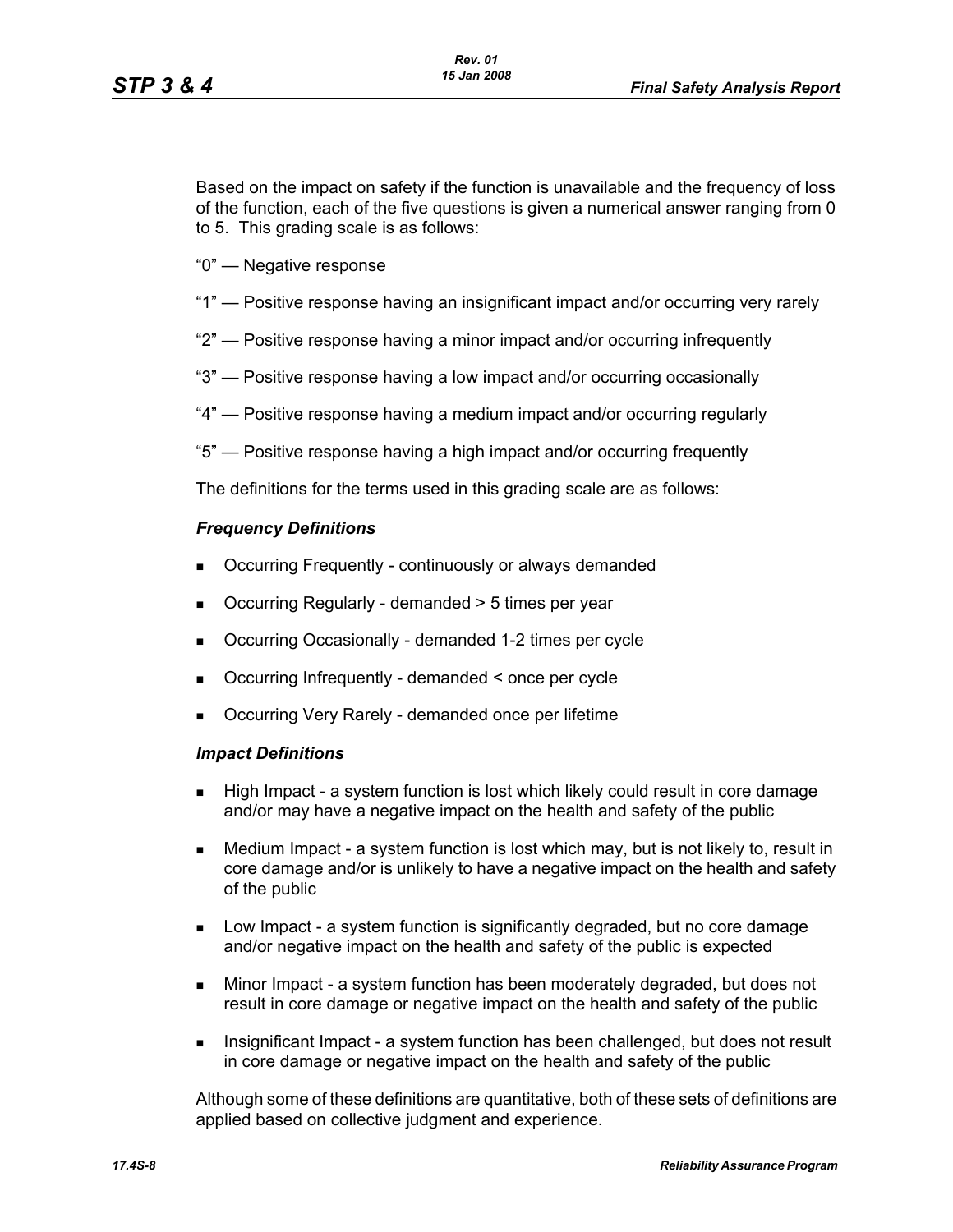The numerical values, after weighting, are summed; the maximum possible value is 100. Based on the sum, functions are categorized as follows:

| <b>SCORE RANGE</b> | <b>CATEGORY</b> |
|--------------------|-----------------|
| $100 - 71$         | <b>HSS</b>      |
| $70 - 41$          | MSS             |
| $40 - 21$          | LSS             |
| $20-0$             | <b>NRS</b>      |

A function with a low categorization due to a low sum can receive a higher deterministic categorization if any one of its five questions received a high numerical answer. Specifically, a weighted score of 25 on any one question results in an HSS categorization; a weighted score of 15-20 on any one question results in a minimum categorization of MSS; and a weighted score of 9-12 on any one question results in a minimum categorization of LSS. This is done to ensure that a function with a significant risk in one area does not have that risk contribution masked because of its low risk in other areas.

In general, a component is given the same categorization as the highest categorized system function that the component supports. However, a component may be ranked lower than the associated system function based upon diverse and/or multiple independent means available to satisfy the system function.

## **17.4S.2 Procurement, Fabrication, Construction, and Test Specifications**

Procurement, fabrication, construction, and test specifications for safety-related and nonsafety-related SSCs within the scope of RAP are prepared and implemented under the approved QAPD referenced in Section 17.5S. The approved QAPD describes the planned and systematic actions necessary to provide adequate confidence that SSCs will perform satisfactorily in service. These actions are applied to procurement, fabrication construction and test specifications.

Assumptions related to equipment reliability and availability are translated into verifiable attributes, defined characteristics and processes and are included in procurement, fabrication, and construction specifications such that deviations from these attributes, characteristics and processes may be identified and corrected.

Procedures describing equipment selection require consideration of the manufacturer's recommended maintenance activities and the manufacturer's time estimates for accomplishing these activities such that the equipment selected is able to meet availability assumptions while in service, including conservative allowances for unplanned maintenance.

Test specifications will describe to the extent practical the actual conditions that will exist when SSCs are called upon to perform their risk significant functions and testing will document proper performance under the specified conditions when these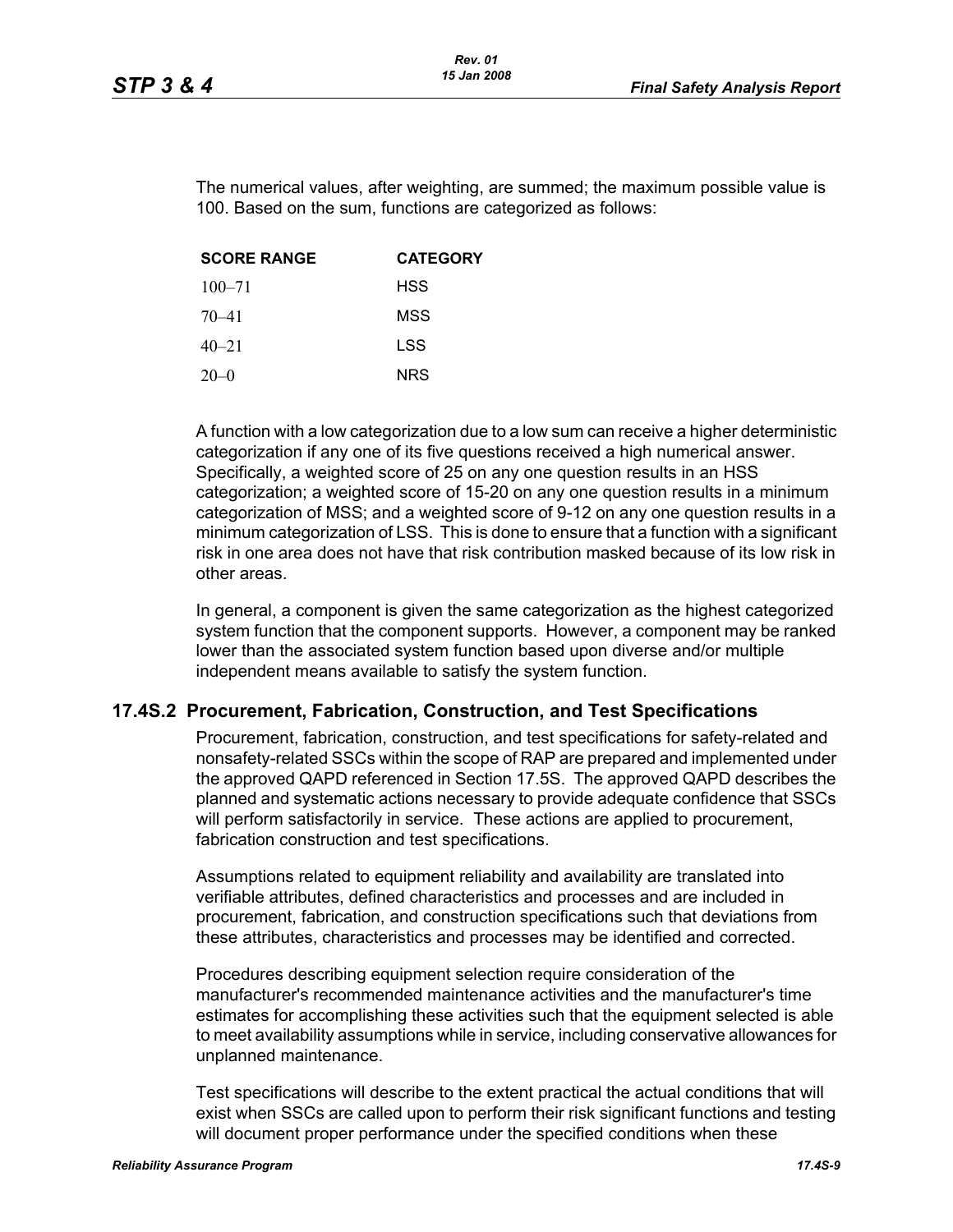conditions can be practically established in the field. When these conditions can not be duplicated, acceptance will be established based on qualification testing performed by the equipment vendor under controlled conditions.

The approved QAPD, Part II, applies 10 CFR 50 Appendix B requirements to safetyrelated SSCs. For nonsafety-related SSCs within the scope of RAP, Part III, Section 1 of the QAPD describes the process for selectively applying program controls to those characteristics or critical attributes that render the SSC a significant contributor to plant safety.

Part III, Section 2 of the QAPD specifies the quality requirements required for nonsafety related SSCs credited in mitigating defined events such as Anticipated Transients Without Scram (ATWS) and Station Blackout (SBO). When SSCs are risk significant due to their role in mitigating these defined events then the specified quality requirements for these SSCs will be satisfied. For example the combustion turbine generator (CTG) is in the scope of the RAP due to its importance in reducing the risk associated with SBO. Therefore the CTG will also meet the procurement, test and test control quality requirements described in Regulatory Position 3.5, "Quality Assurance and Specific Guidance for SBO Equipment That Is Not Safety Related," and Appendix A, "Quality Assurance Guidance for Non-Safety Systems and Equipment," in Regulatory Guide 1.155, "Station Blackout."

### **17.4S.3 Quality Assurance Implementation**

Implementation of the QAPD during procurement, fabrication, construction and preoperation testing of SSCs is accomplished in accordance with written instructions, procedures or drawings of a type appropriate to the circumstances and which, where applicable, include quantitative or qualitative acceptance criteria. These procedures are either STPNOC implementing procedures, or supplier implementing procedures governed by a supplier quality program approved by STPNOC.

### **17.4S.4 Maintenance Rule/Operational Programs**

The STPNOC MR program is described in Section 17.6S. Risk significant SSCs identified by reliability assurance activities are included in the MR program as high safety significance (HSS) components (Section 17.6S.1.1.b). The opportunity to judge SSC performance under the MR program is provided by the operational programs discussed in 17.6S.3, "Maintenance Rule Program Relationship With Reliability Assurance Activities."

Many SSCs would meet the criteria to be in the MR program without considerations related to the RAP. In cases where the RAP identifies a high or medium risk SSC that would not otherwise have been in the MR program, then the SSC is added. For those SSCs already in the Technical Specifications (TS), Inservice Inspection (ISI), or Inservice Testing (IST) programs, their performance under these programs is factored into the performance monitoring accomplished under the MR program.

In cases where a SSC requires periodic testing or inspection not already accommodated by an existing program, then special provisions will be made to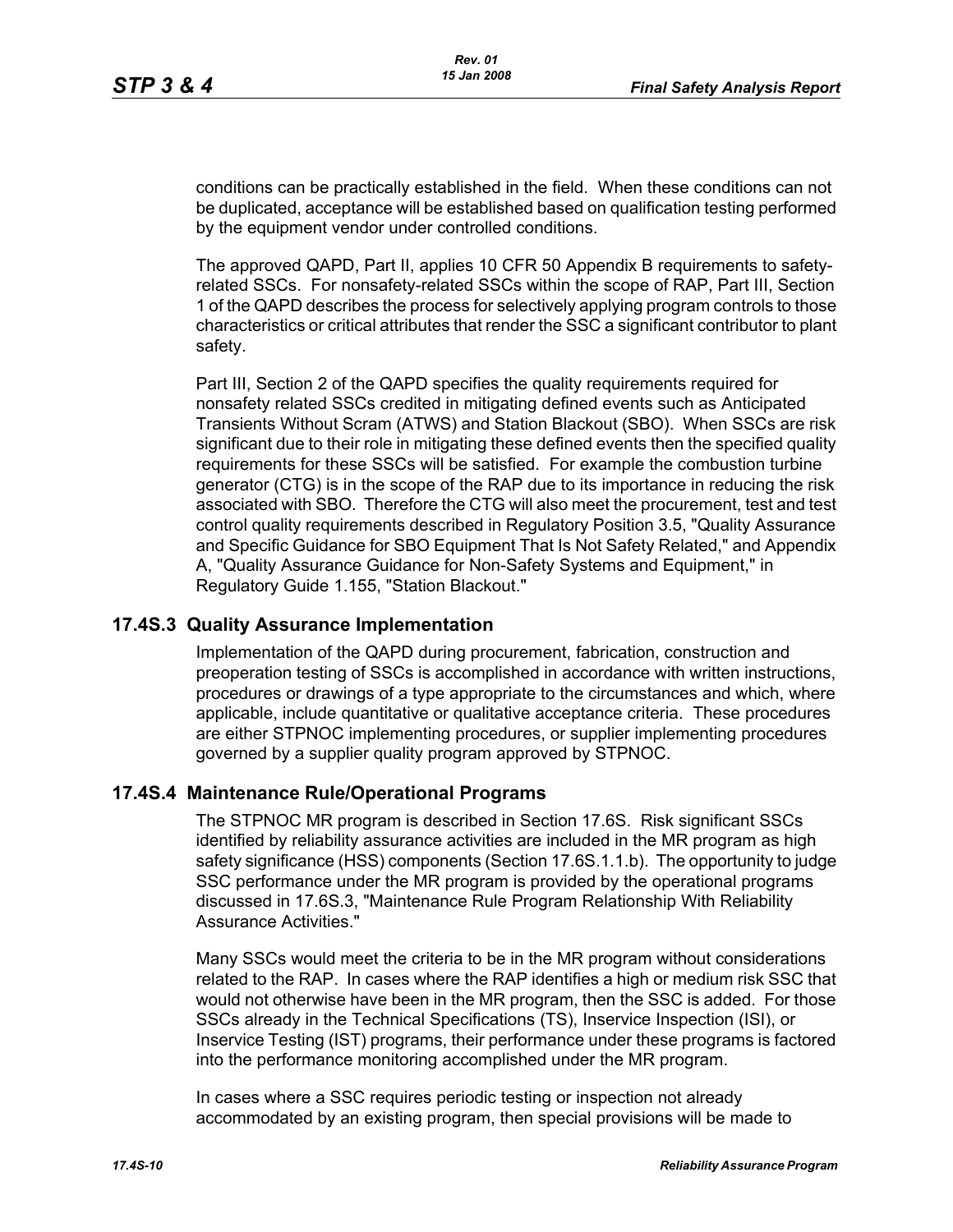accommodate the necessary testing or inspection; for example in the Preventive Maintenance (PM) program.

### **17.4S.4.1 Performance Goals**

Reliability performance assumptions for SSCs are established under the MR at two levels of performance monitoring. The first level of performance monitoring (MR (a)(2)) establishes conservative criteria used to judge that SSCs are meeting expected performance objectives. For SSCs the performance monitoring criteria are established consistent with the reliability and availability assumptions used in the PRA. Failure to meet these objectives would trigger performance monitoring at the second level (MR (a)(1)) accompanied by the establishment of specific defined goals to return the component to expected performance levels (Section 17.6S.1.3). These specific defined goals also consider the reliability and availability assumptions used in the PRA.

# **17.4S.4.2 Feedback of Actual Equipment Performance and Operating Experience**

The feedback mechanism for periodically evaluating reliability assumptions based on actual equipment, train or system performance is realized in the implementation of the MR program. Since the performance monitoring criteria established under the MR program are set consistent with the assumed reliability assumptions used in the PRA, the failure to meet these performance objectives (i.e., equipment , train or system place in MR (a)(1) category) requires an assessment of the assumed reliability as described in 17.4S.4.1 above. This assessment requires that the assumed reliability be reviewed to ensure it is reflective of actual STPNOC and industry performance. The STPNOC process requires review by the Risk Analysis organization to concur that goals have been met before moving a component from an MR (a)(1) status back to an MR (a)(2) status.

### **17.4S.5 Non-safety SSC Design/Operational Errors**

The process for providing corrective actions for design and operational errors that degrade nonsafety-related SSCs within the scope of RAP is procedurally defined. All SSCs (safety-related or nonsafety-related) with risk significance greater than 'low" are entered into the MR program as High Safety Significance (HSS). The STPNOC MR program does not distinguish between a Maintenance Rule Functional Failure (MRFF) and a Maintenance Preventable Functional Failure (MPFF). Therefore, nonsafetyrelated SSCs that have experienced a MRFF attributable to a design or operating error (i.e. could not have been prevented by maintenance) are corrected using the corrective action process described in the QAPD of Section 17.5S. Under the STPNOC MR program, MRFFs require cause determination (may be an apparent cause determination) and corrective action is implemented to prevent recurrence.

### **17.4S.6 Procedure Control**

Implementation of the reliability assurance activities is considered an activity affecting quality and the controls for procedures and instructions used to implement reliability assurance activities are specified in Part II (safety-related) and Part III (nonsafetyrelated risk significant) of the QAPD. In most cases where a single procedure describes the process for an activity that applies to both safety-related and nonsafety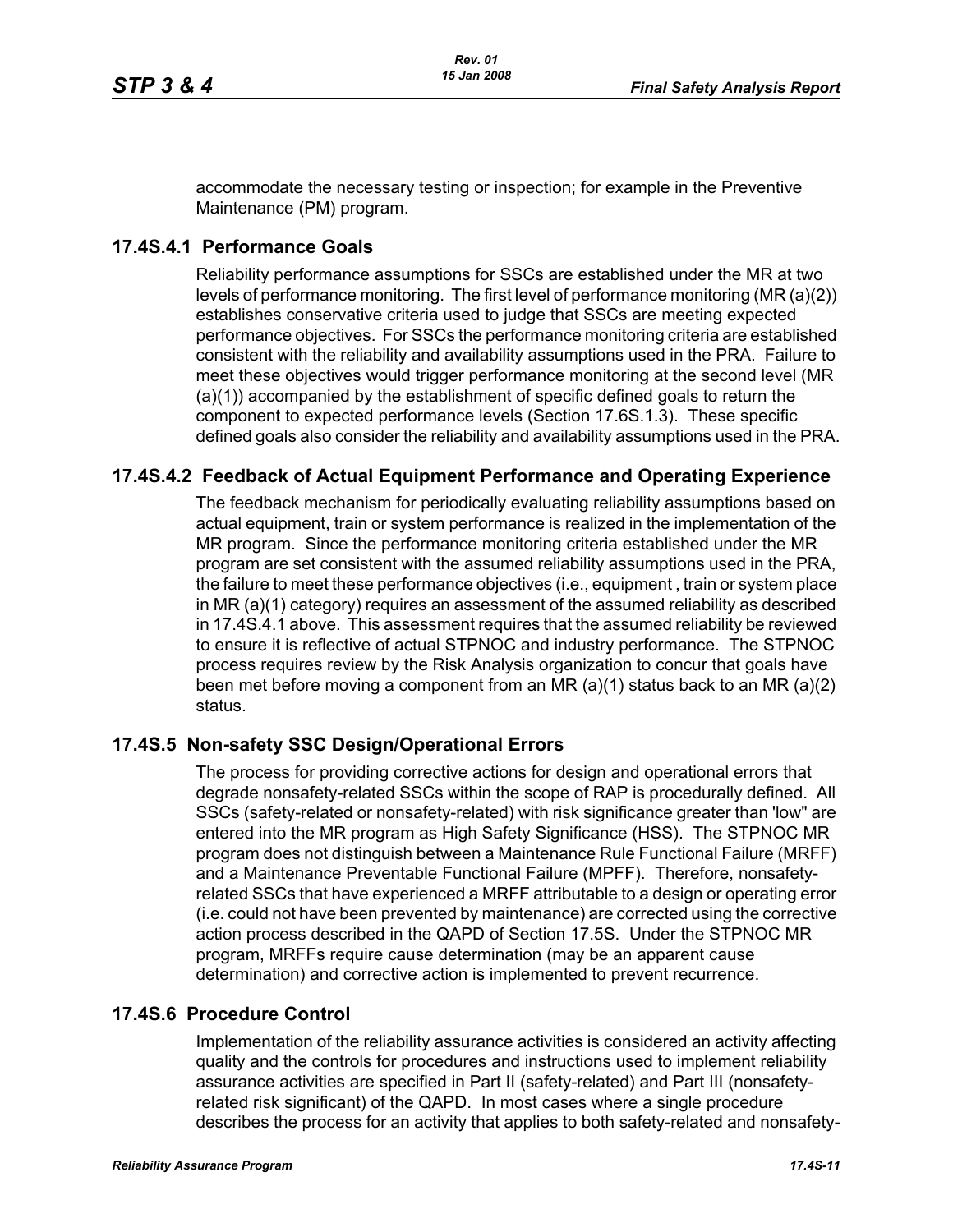related components (for example establishing the performance monitoring criteria for the Maintenance Rule or establishing risk significance for SSCs in RAP) a single procedure or procedures that meet the full quality program requirements of Part II will be utilized. For activities such as procurement, nonsafety-related SSCs in the RAP will be governed by Procedure Controls meeting the requirements of Part III, Section 1 of the QAPD.

Part III, Section 2 of the QAPD specifies the quality requirements required for nonsafety-related SSCs credited in mitigating defined events such as ATWS and SBO. When SSCs are risk significant due to their role in mitigating these defined events then the specified quality requirements for these SSCs will be satisfied. For example the CTG is in the scope of the RAP due to its importance in reducing the risk associated with SBO. Therefore the CTG will also meet the procedure control quality requirements described in Regulatory Position 3.5, "Quality Assurance and Specific Guidance for SBO Equipment That Is Not Safety Related," and Appendix A, "Quality Assurance Guidance for Non-Safety Systems and Equipment," in Regulatory Guide 1.155, "Station Blackout."

### **17.4S.7 Records**

Implementation of the reliability assurance activities is considered an activity affecting quality and the generation of records associated with this activity will meet the requirements of the QAPD Part II, Section 17 and Part III, Section 1.17.

Records of Expert Panel decisions and supporting documents are retained as QA records in the STP Records Management System (RMS) and consist of:

- **Expert Panel decisions and meeting minutes including dissenting opinions and** resolutions
- Recommendations of the working groups

Each PRA model includes two Reference Models for power operation and shutdown. For each Reference Model documentation is maintained that includes sources of input data, modeling techniques, and assumptions used in the analysis. These documents are maintained in RMS for the life of the plant.

Part III, Section 2 of the QAPD specifies the quality requirements required for nonsafety-related SSCs credited in mitigating defined events such as ATWS and SBO. When SSCs are risk significant due to their role in mitigating these defined events then the specified quality requirements for these SSCs will be satisfied. For example the CTG is in the scope of the RAP due to its importance in reducing the risk associated with SBO. Therefore the CTG will also meet the Records requirements described in Regulatory Position 3.5, "Quality Assurance and Specific Guidance for SBO Equipment That Is Not Safety Related," and Appendix A, "Quality Assurance Guidance for Non-Safety Systems and Equipment," in Regulatory Guide 1.155, "Station Blackout."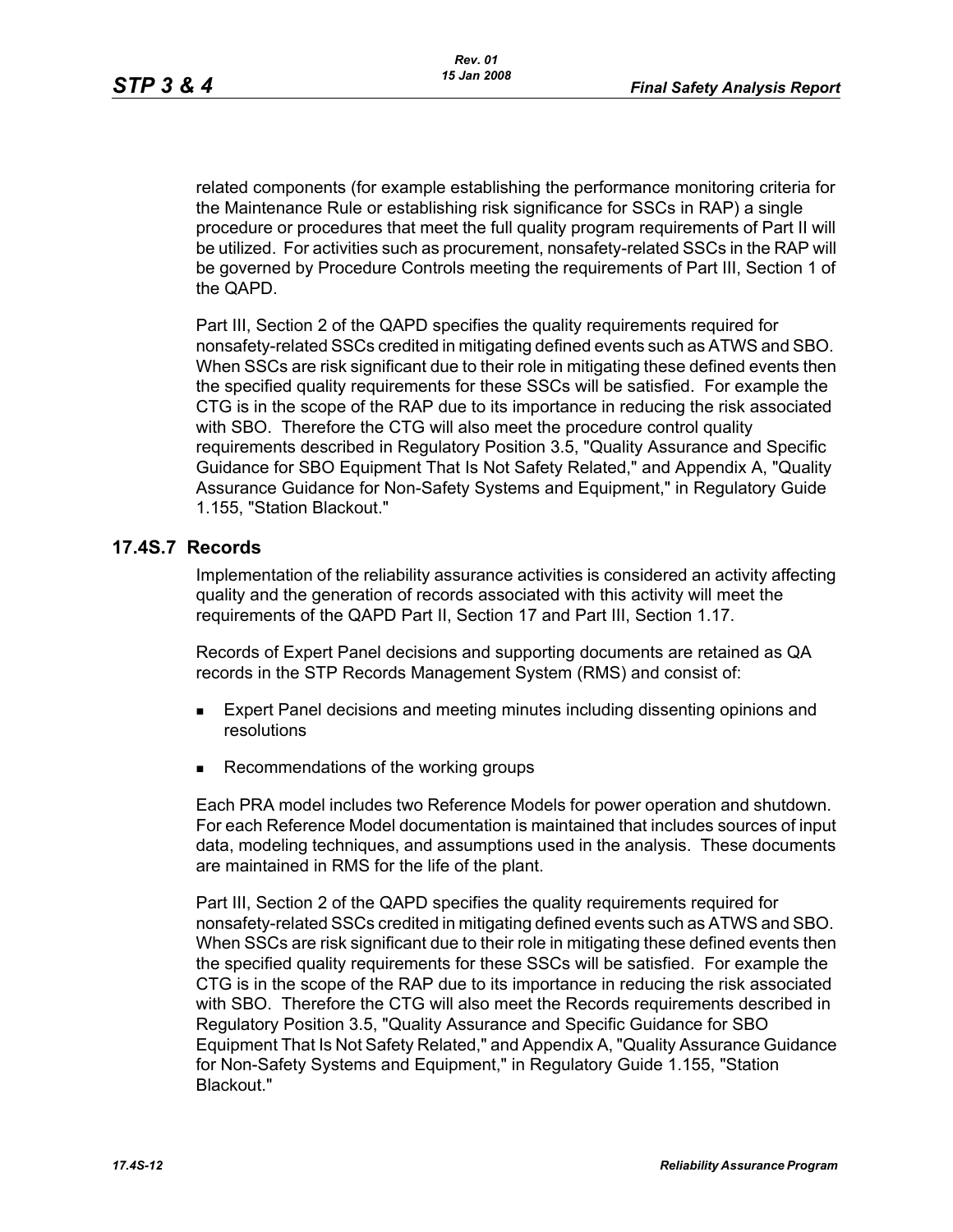### **17.4S.8 Corrective Action Process**

Under the STPNOC process for MR implementation, any SSC experiencing a MRFF requires use of the Corrective Action process to document the failure, its cause determination and actions to preclude recurrence. As previously discussed in Section 17.4S.5, this also includes nonsafety-related SSCs.

Other failures of SSCs that are not MRFFs will be documented and corrected as described by the QAPD, Part II, Section 16 and Part III, Section 1.16.

Part III, Section 2 of the QAPD specifies the quality requirements required for nonsafety-related SSCs credited in mitigating defined events such as ATWS and SBO. When SSCs are risk significant due to their role in mitigating these defined events then the specified quality requirements for these SSCs will be satisfied. For example the CTG is in the scope of the RAP due to its importance in reducing the risk associated with SBO. Therefore the CTG will also meet the Corrective Action requirements described in Regulatory Position 3.5, "Quality Assurance and Specific Guidance for SBO Equipment That Is Not Safety Related," and Appendix A, "Quality Assurance Guidance for Non-Safety Systems and Equipment," in Regulatory Guide 1.155, "Station Blackout."

### **17.4S.9 Audit Plans**

The reliability assurance activities are collectively accomplished by programs related to design, procurement, fabrication, construction, preoperational testing, PRA modeling and PRA risk assessment, deterministic evaluations from the expert panel, maintenance rule, Technical Specifications and other operational programs and the corrective action program. These programs are subject to audit as described in the QAPD.

Part III, Section 2 of the QAPD specifies the quality requirements required for nonsafety related SSCs credited in mitigating defined events such as ATWS and SBO. When SSCs are risk significant due to their role in mitigating these defined events then the specified quality requirements for these SSCs will be satisfied. For example the CTG is in the scope of the RAP due to its importance in reducing the risk associated with SBO. Therefore the CTG will also meet the audit requirements described in Regulatory Position 3.5, "Quality Assurance and Specific Guidance for SBO Equipment That Is Not Safety Related," and Appendix A, "Quality Assurance Guidance for Non-Safety Systems and Equipment," in Regulatory Guide 1.155, "Station Blackout."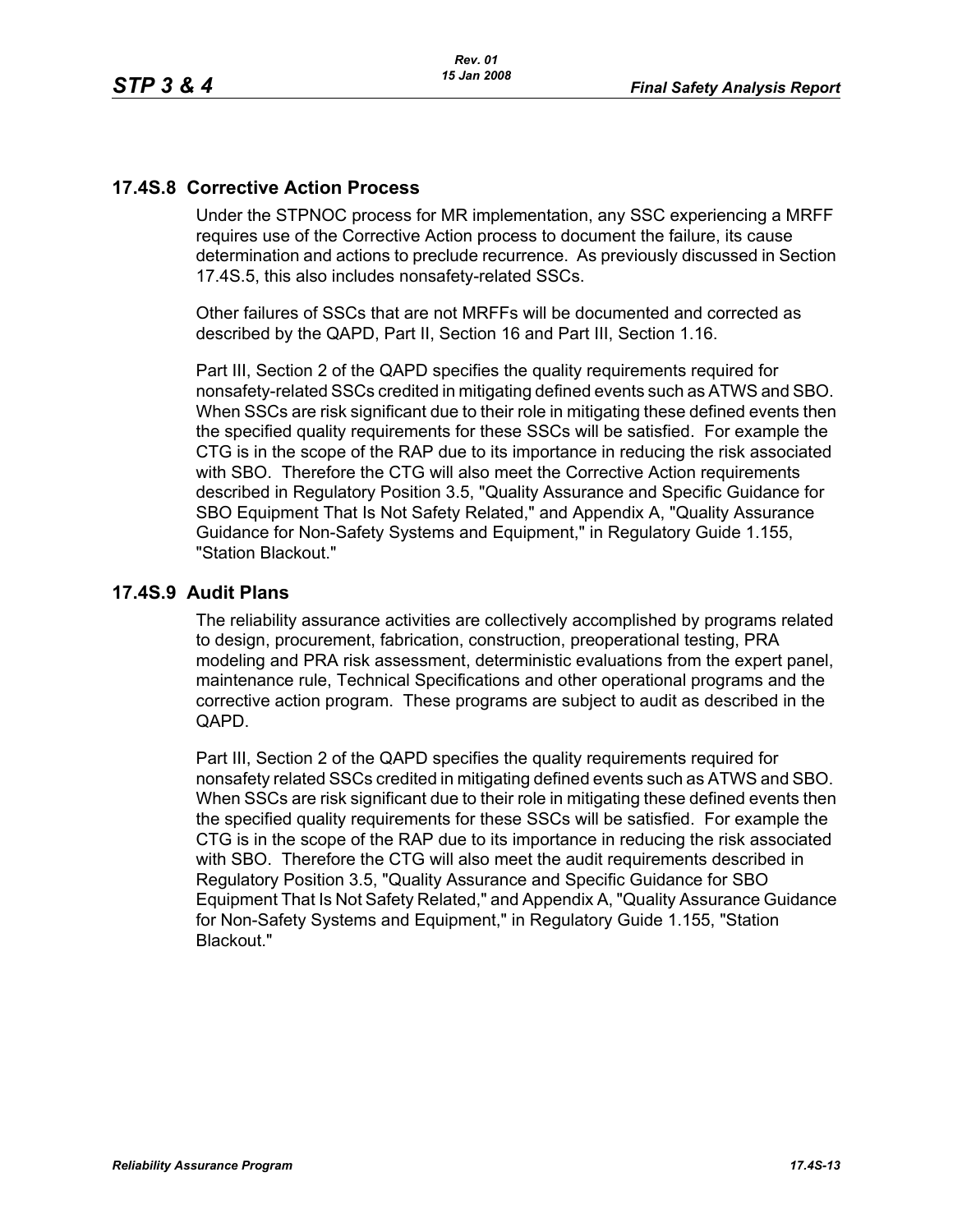# **17.4S.10 COL License Information**

COL License Information Items 17.2, 17.3 and 17.4 are addressed as follows:

### *17.2 Policy and Implementation Procedures for D-RAP:*

It is the policy of STPNOC to ensure that SSC reliability is properly considered and designed into the plant and is implemented through the reactor design, procurement, fabrication, construction, and preoperational test activities and programs. This policy is accomplished within the framework of the Quality Assurance Program Description (QAPD) including the development, approval and control of implementing procedures. Details are provided in Section 17.4S Reliability Assurance Program.

### *17.3 D-RAP Organization:*

See Section 17.4S.1.1 for a discussion of the Organizational elements associated with D RAP and RAP during the Operations phase.

#### *17.4 Provisions for Reliability Assurance during Operation:*

The provisions for Reliability Assurance during Operations are described in Section 17.4S Reliability Assurance Program and 17.6S Maintenance Rule.

### **17.4S.11 References**

17.4S-1 SECY 95-132, "Policy and Technical Issues Associated with the Regulatory Treatment of Non-Safety Systems (RTNSS) in Passive Plant Designs" (SECY 94-084).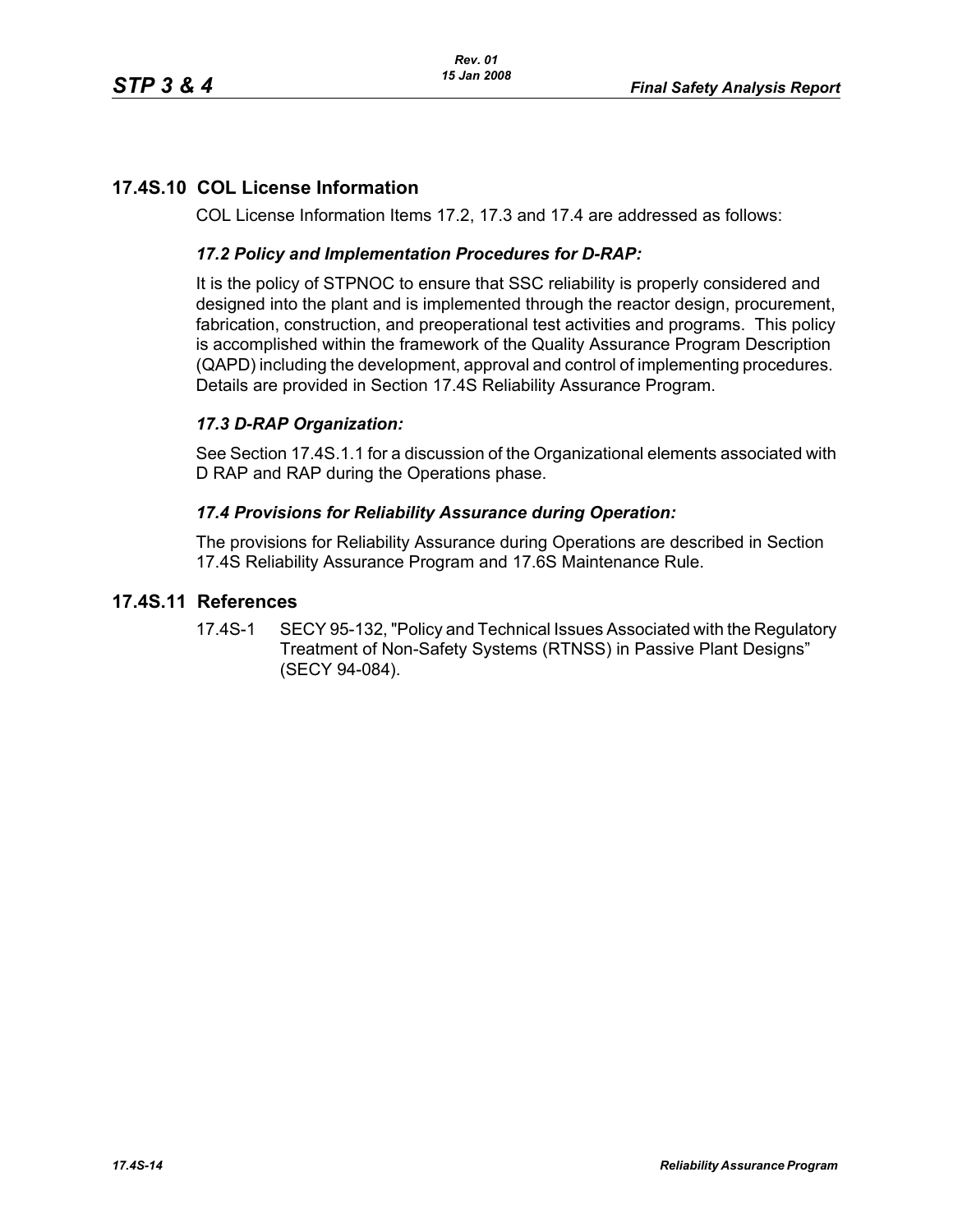

## **Figure 17.4S-1 Reliability Assurance Process**

Note 1: Maintenance Rule program implemented 30 days prior to fuel load

Note 2: Working group(s) are chaired by an Expert Panel member